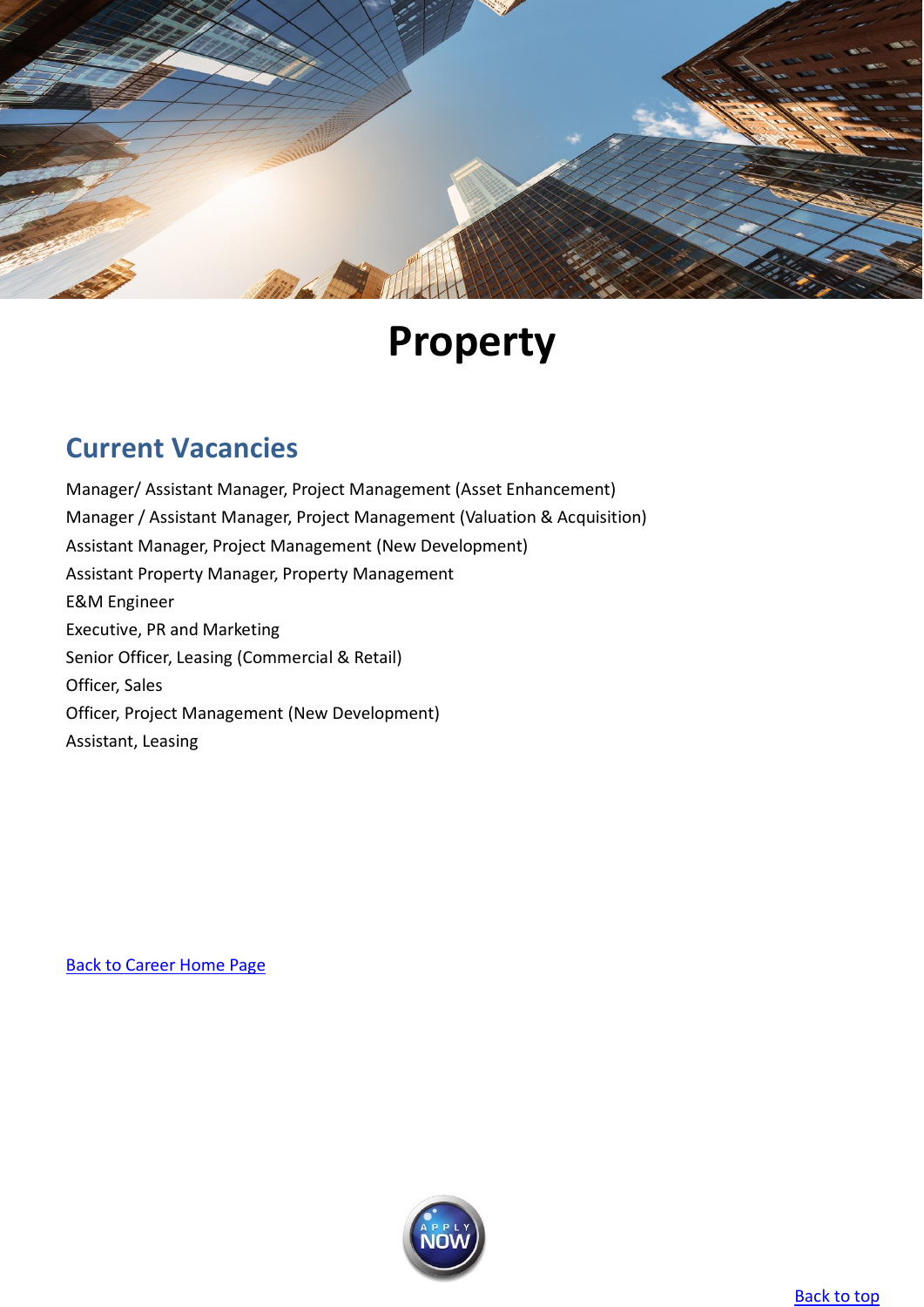

# <span id="page-1-0"></span>**Manager/ Assistant Manager, Project Management**

### **(Asset Enhancement)**

### **Responsibilities:**

- Manage asset enhancement projects and routine / improvement works in HK and oversea with due regard to sustainability, quality, time, cost and social responsibility requirements
- Responsible for the management of project cycle from feasibility study / inception stage to project completion including advice on technical aspects of development, effective liaison with stakeholders on design development process and throughout the project etc.
- Ensure the delivery of all quality and project standard requirements, fulfilment of associated contractual obligations coupled with risk and value management for project success
- Regular project progress updates and reporting to Management, timely advise on irregularities and any potential issues of the project

- Degree in Architecture or Building Surveyor or equivalent
- Qualified Architect or Surveyor would be an advantage
- Minimum 10 years' working experience in commercial and residential project management of which at least 3 years at supervisory level. Candidate with less experience will be considered as Assistant Project Manager
- Familiar with building, town planning and lands regulations / procedures of both new development and asset enhancement projects
- Knowledge in CAD, Photoshop and PowerPoint is advantage
- Able to work under pressure and commit to project deliverables
- Fluent in both spoken and written English and Chinese (including Putonghua)

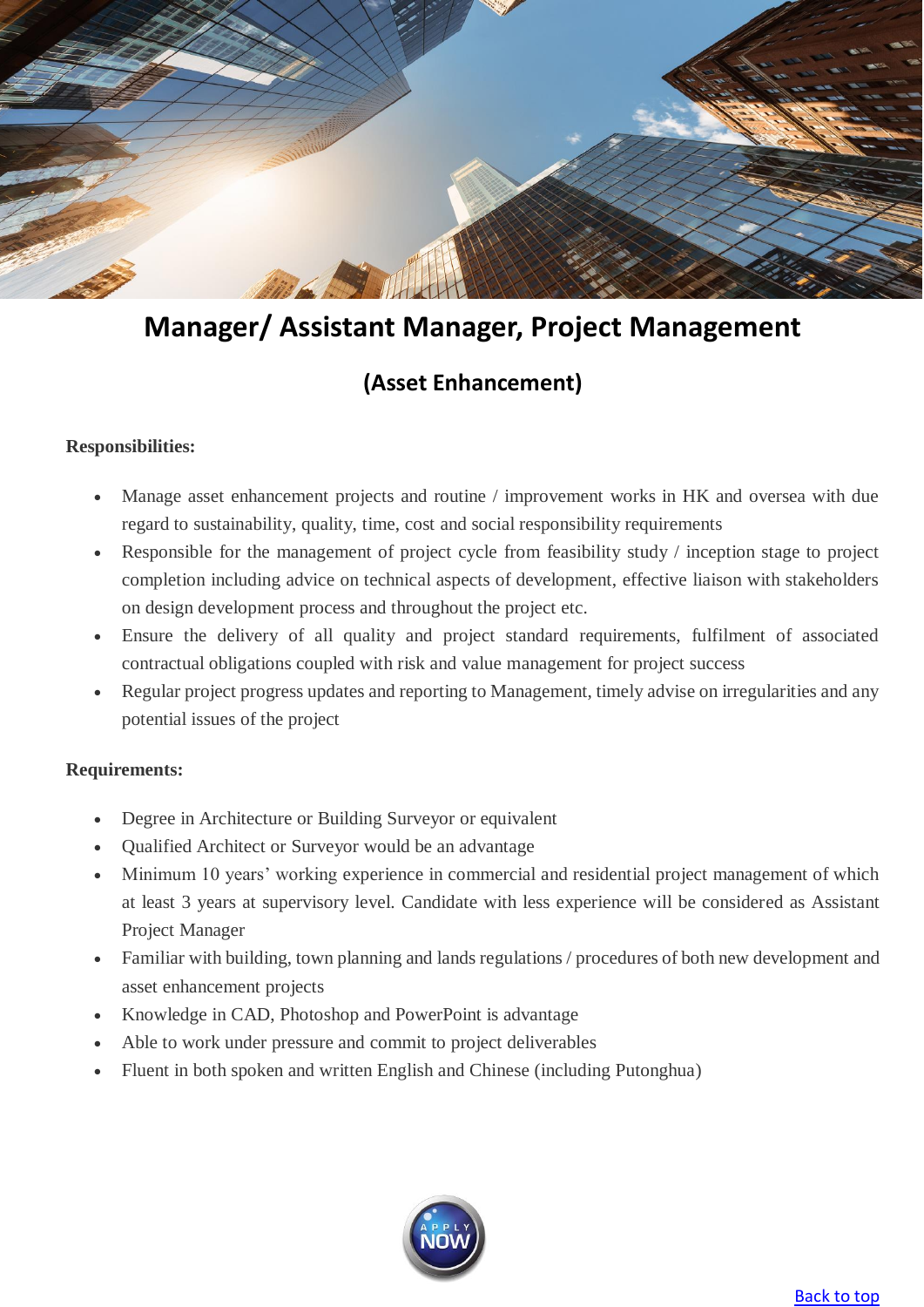

# <span id="page-2-0"></span>**Manager / Assistant Manager, Project Management**

### **(Valuation & Acquisition)**

### **Responsibilities:**

- To assist the Team in property and development site acquisition including property valuation and land matters, conduct and present market research of Hong Kong property market, financial projection and feasibility study.
- Plan and execute pre-sales, sales and marketing campaigns for first hand residential projects
- Ensure team operations are in compliance with the Residential Properties (First-hand Sales) Ordinance for the best interest of the group
- Review and liaise with solicitors on legal documents in relation to transactions
- Monitor the team's daily administration works including sales & budget reports in professional and efficient manner

- Bachelor Degree or above in Real Estate / Surveying / Property Management or related disciplines
- At least 5 years' relevant experience in first hand residential projects management, of which 2 years are in supervisory level
- Possesses acquisition experience including tender sites and private agglomeration of sites for redevelopment
- Experience gained at real estate section of sizable developer. Member of MRICS or MHKIS is an advantage
- Excellent command in written & spoken in English & Chinese, including Mandarin
- Excellent communication, interpersonal and organization skills

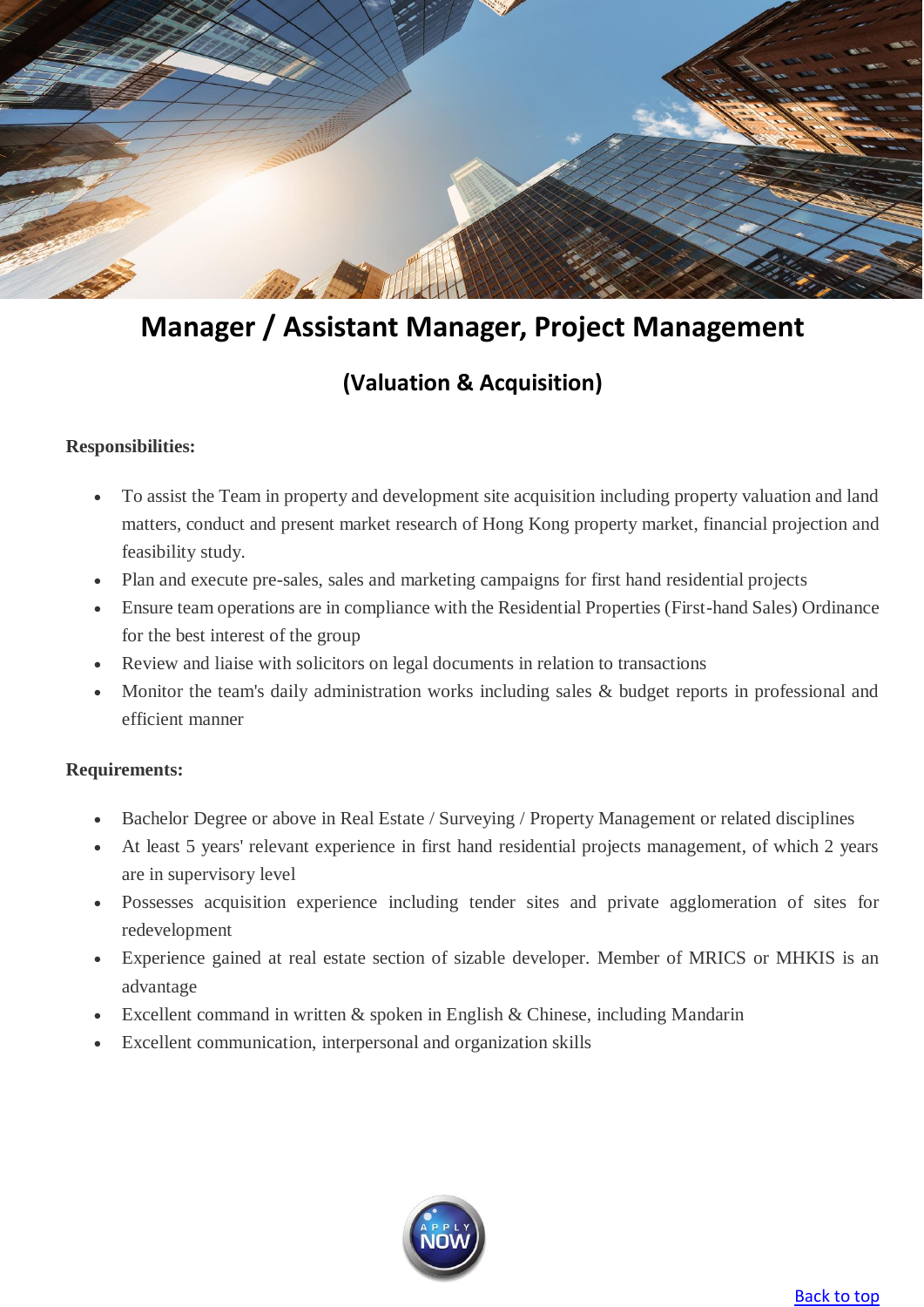

# **Assistant Manager, Project Management**

### **(New Development)**

### <span id="page-3-0"></span>**Responsibilities:**

- Responsible for feasibility study, planning, budgeting, co-ordination, supervision and execution of the development projects
- Manage project execution and ensure the project achieves the design, budget and quality standard as planned
- Timely advise on possible need for change of approved design and direct consultants to issue variation instructions according to agreed design solutions
- Drive for effective teamwork amongst the project consultants and contractors particularly in resolving problems and conflicts to ensure timely and orderly completion of project works
- Strengthen collaboration with both internal and external stakeholders for maintaining high standard of performance of the site team

- At least 5 years' post-qualification experience with property developers or consultancy firms
- Experience in handling high class residential and/or commercial projects in HK
- Possess recognized qualifications of Member of HKIA/HKIS or equivalent
- Proficient in design detailing, project and contract administration
- Familiar with software tools, such as AutoCAD, Photoshop, Microsoft Project, Sketchup, etc. would be an advantage
- Knowledgeable in local regulations and procedures of building, planning and land submissions
- Good command in written & spoken English and Chinese including Putonghua
- Effective in leadership, interpersonal skills; diligent and passionate at work
- High level of presentation and liaison skills
- A good team player, flexible and detail-minded
- Occasional travel to PRC and Macau may be required

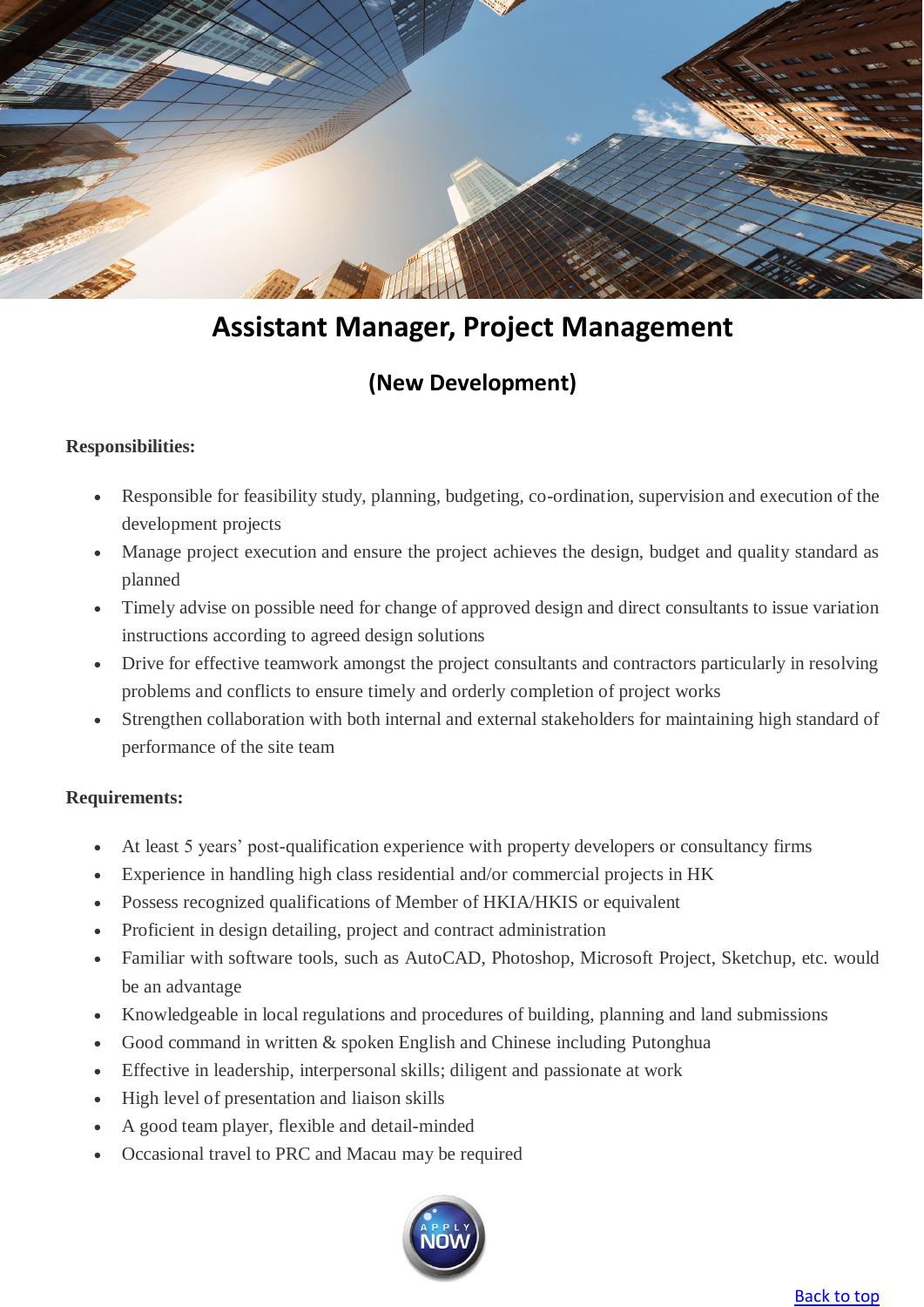

### <span id="page-4-0"></span>**Assistant Property Manager, Property Management**

#### **Responsibilities:**

- Supervision of property management team and appointment contractors / vendors to deliver quality and timely property repair and maintenance services
- Work closely with internal stakeholders for service order management and technical advisory respectively
- Attend owners / tenants and Owners' Committee meetings, handle enquires and complaints
- To liaise with the Government authorities and public bodies
- Manage good relationship with tenants and handle clients' enquiries in a professional manner
- Ensure all daily activities in full compliance of regulations, company policies and guidelines
- Perform ad hoc tasks and projects as required

- Degree holder in Property Management or related discipline
- At least 5 years solid experience in property / facility management of which 2 years must be at supervisory level
- Holder of Property management Practitioner License (Tier 1 or Tier 2) preferred
- Knowledge in Building Management Ordinance (BMO), Landlord and Tenant (Consolidated) Ordinance, Deed of Mutual Covenant(DMC) and / or other related Ordinances
- Self- motivated and able to work under pressure; customer-oriented, good leadership, presentation and interpersonal skills
- Excellent communication skills with clients and external parties
- Good command in both written and spoken English and Chinese

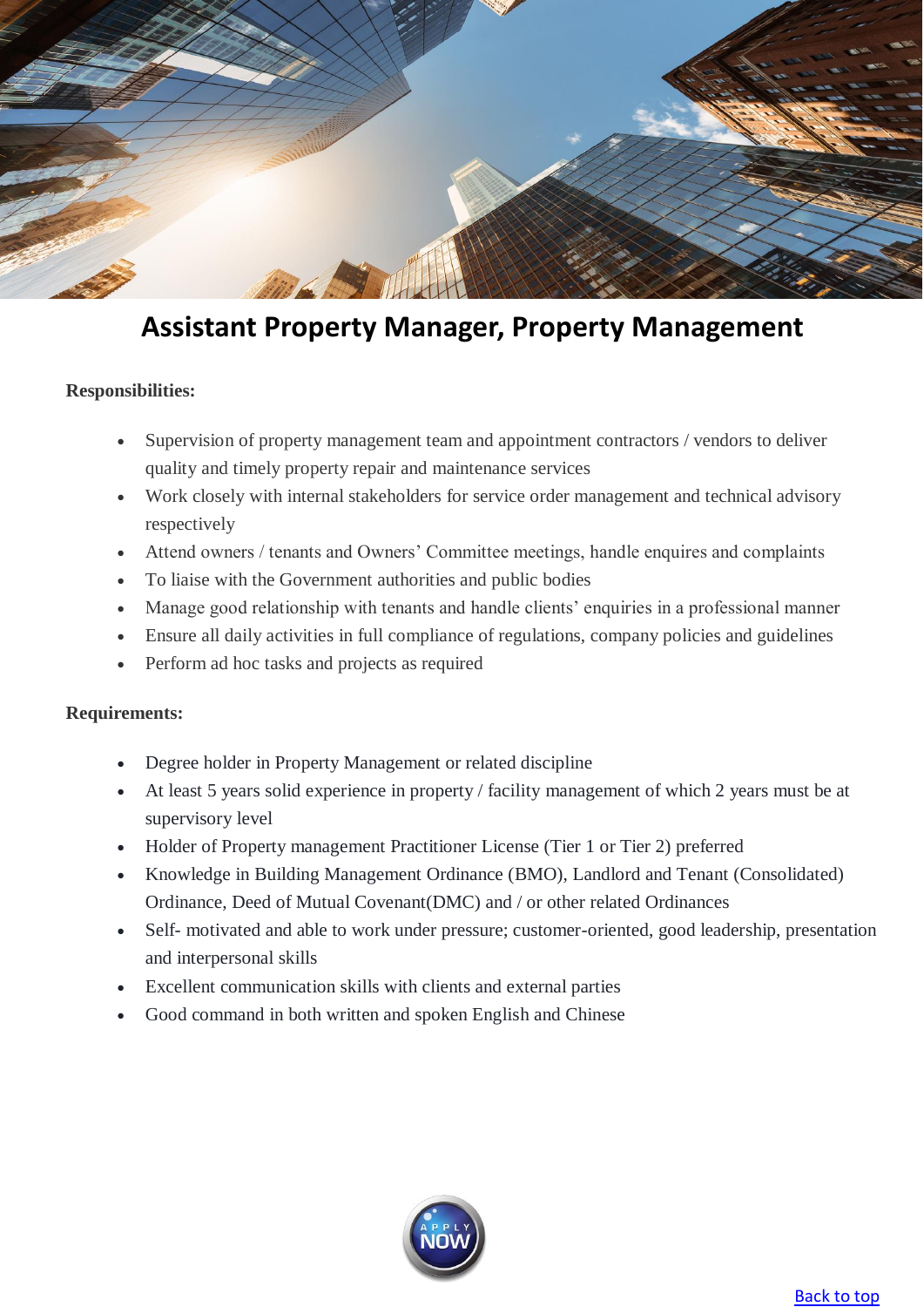

# **E&M Engineer**

### <span id="page-5-0"></span>**Responsibilities:**

- Assist project manager to carrying out feasibility study of projects for E&M aspect
- Analyze cost for E&M tender for A&A works or new projects
- Produce E&M tender documents including technical specification, drawings and relevant materials
- Manage & supervise contractor's site work and closely monitor E&M installation in term of progress, quality and achieve project / statutory milestones
- Coordinate with external & internal parties for all E&M matters
- Monitor site T&C progress, site defects rectification and hand-over

- Degree or Higher Diploma in Building Services / Mechanical / Electrical Engineering or other related disciplines
- At least 6 years' BS / MVAC / EL coordination experience, preferably gained in developers and/or contractors
- Self-motivated, independent and able to work under pressure with tight schedule
- Good computer knowledge such as AutoCAD, Microsoft Office, etc.
- Fluency in English, Cantonese and Putonghua
- Occasional travel to PRC / Macau / Overseas may be required

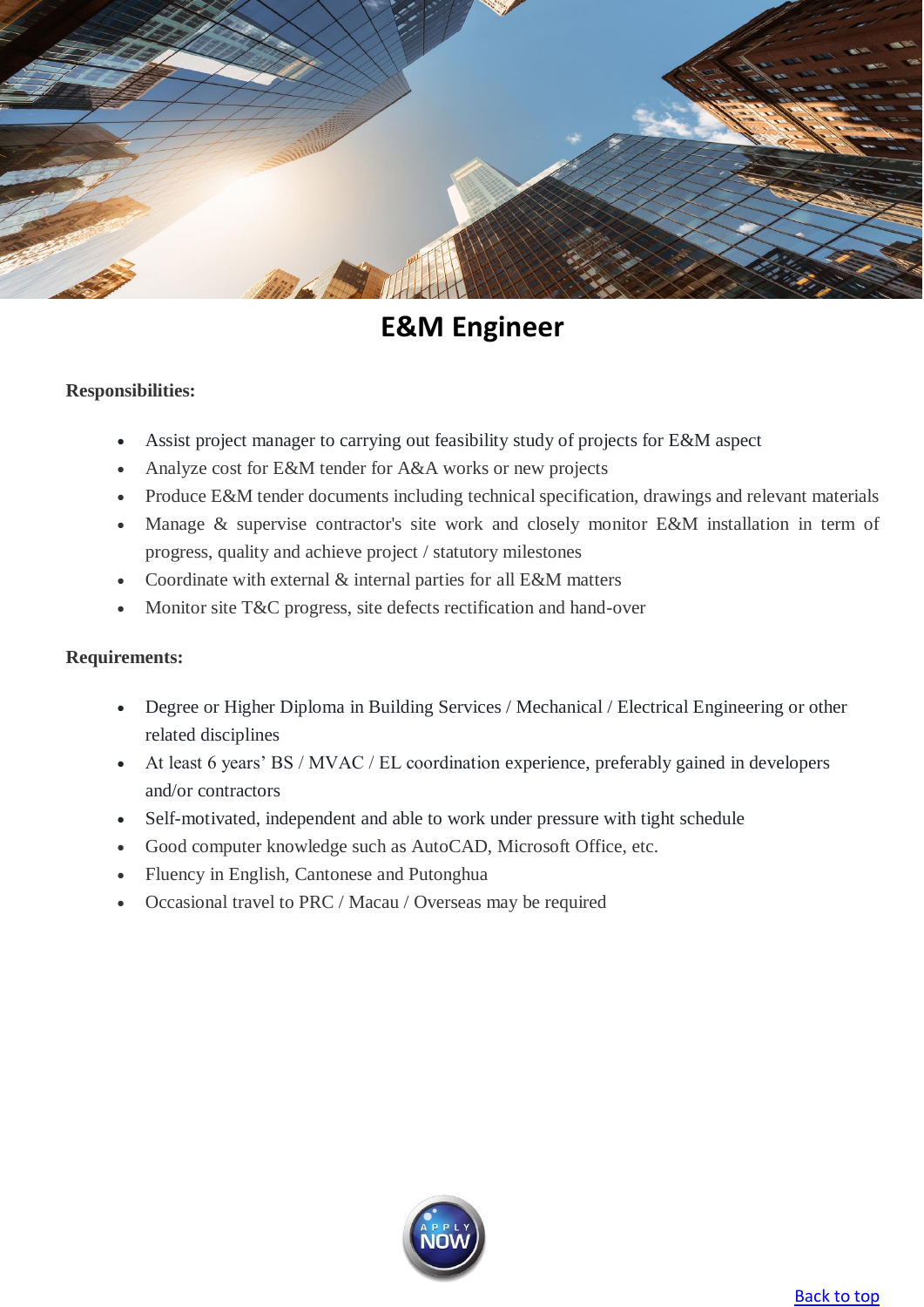

### **Executive, PR and Marketing**

#### <span id="page-6-0"></span>**Responsibilities:**

- Assist in planning and organizing PR & marketing events
- Manage mall equity, marketing materials and social media platforms including website contents, EDM or other digital media platforms
- Maximize media exposure through press releases and to handle media enquiries
- Assist in preparing copy-writing and creative message as well as reports and proposals
- Assist in any ad hoc projects as assigned

#### **Requirements:**

- 2 years or above relevant experience in marketing or event management; exposure in PR or media is a must. Less experienced candidate will also be considered
- Previous working experience in PR firms or advertising agencies would be an advantage
- Proficiency in Adobe Photoshop and AI would be an advantage
- Excellent command in written and spoken English and Chinese
- Able to work under pressure, independent and detail-minded is highly expected
- Working location: Repulse Bay

#### *Candidates with more experience may be considered as Senior Executive, PR & Marketing*

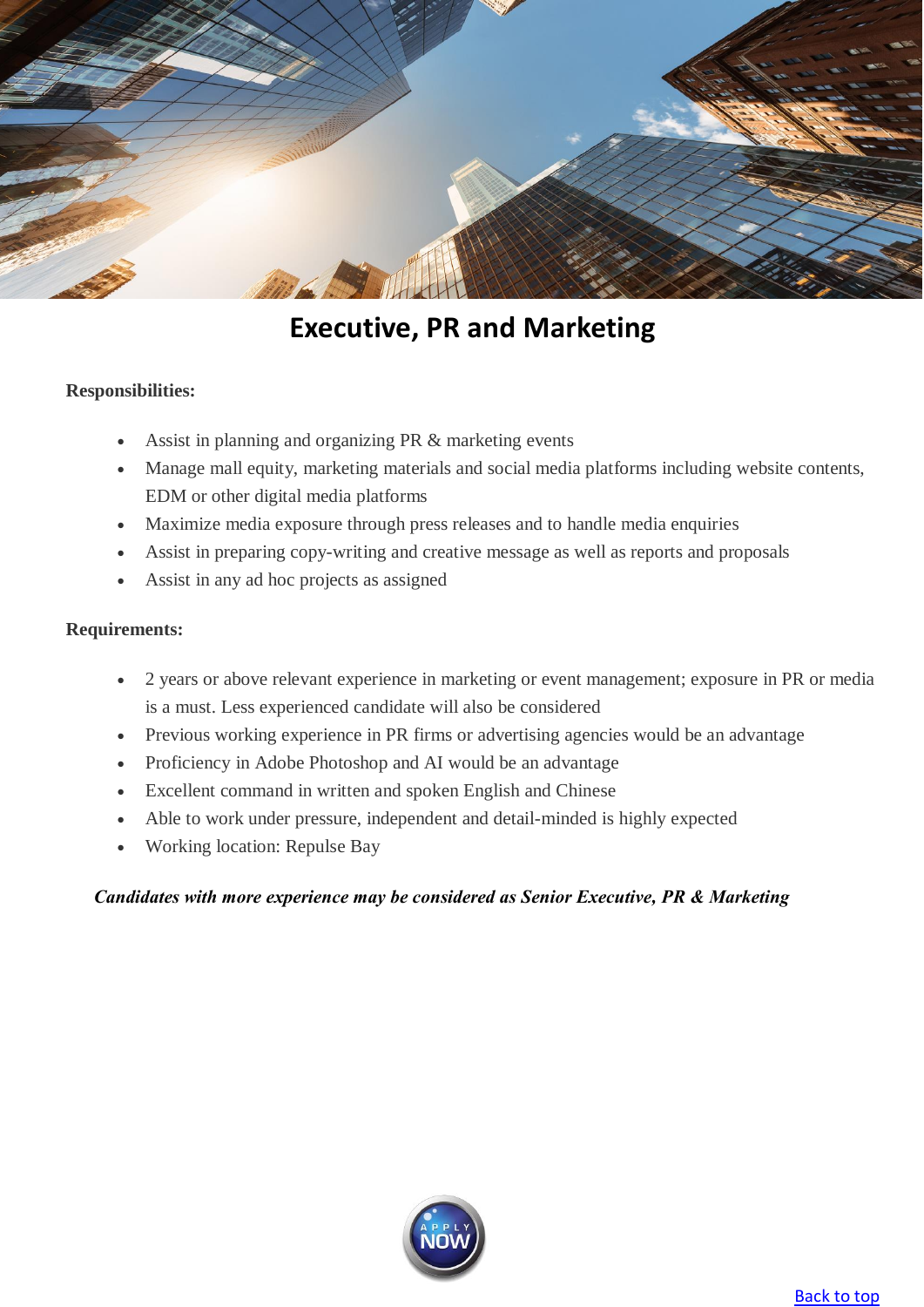

### **Senior Officer, Leasing**

### **(Commercial & Retail)**

### <span id="page-7-1"></span><span id="page-7-0"></span>**Responsibilities:**

- Handling new letting liaisons, renewals and tenancy administrative work
- Handling daily leasing enquiries, activities, negotiations and all tenancy related matters
- Coordinating inspection, takeover and handover of premises
- Conducting market research, analyze market data and compile various reports
- Maintaining good relationship with tenant and property agents
- Correlating with various functions on leasing, promotion activities and property management issues
- Assisting in ad hoc projects assigned by superior

- Degree holder in Real Estate, Property Management or related disciplines
- Minimum 3 years relevant experience in commercial/retail leasing
- Holder of Estate Agent license is an advantage
- Strong knowledge in tenancy and facilities management
- Good analytical and problem solving skills
- Self-motivated and strong market sense
- Good interpersonal and negotiation skills
- Good command of spoken and written English and Chinese (Cantonese and Putonghua)

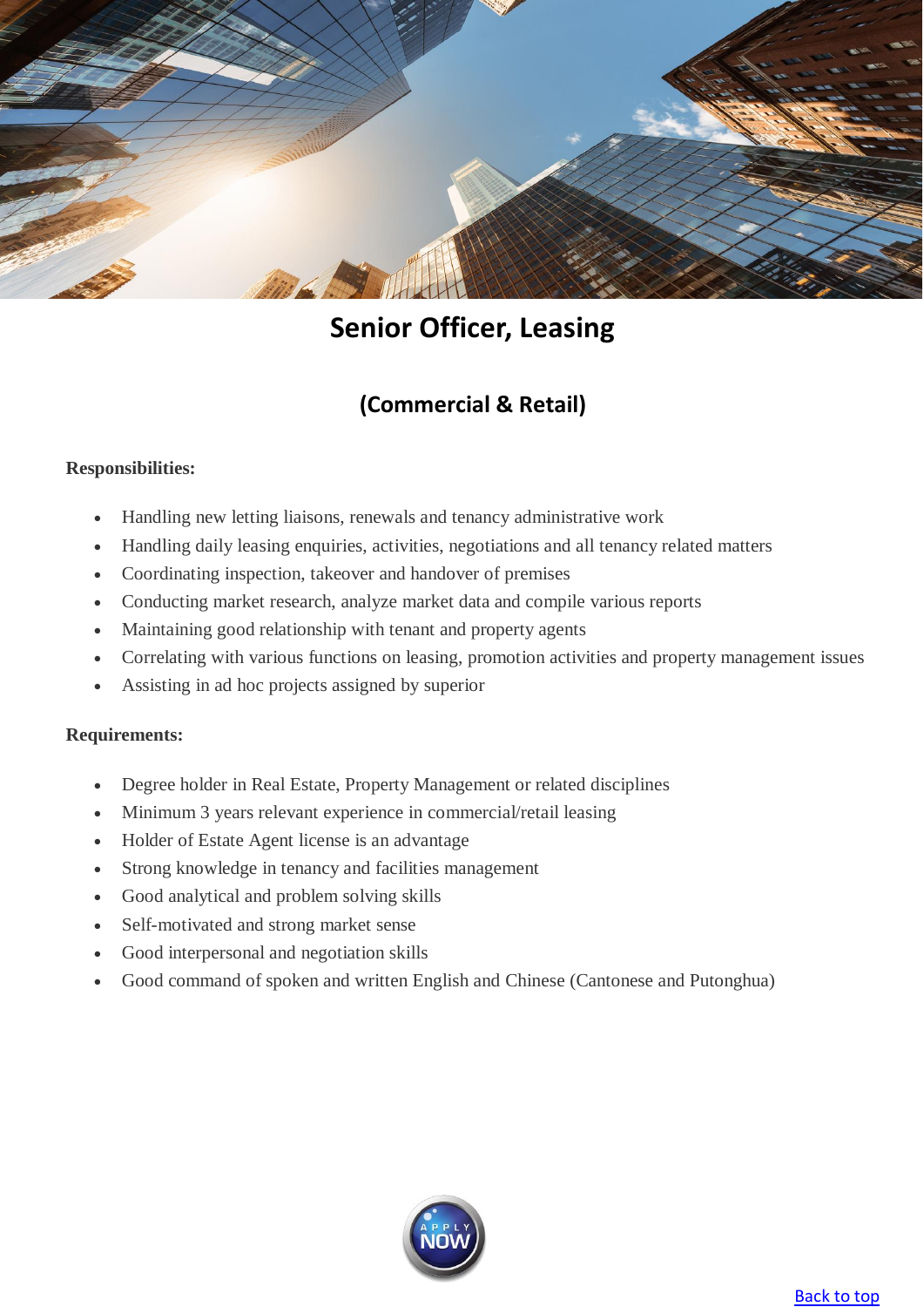

### **Officer, Sales**

#### <span id="page-8-0"></span>**Responsibilities:**

- Carry out duties as pertaining to sales & leasing activities
- Manage the sales office / showflats and arrange appointments for prospective buyers
- Accompany clients during visit, advising them on the suitability and value of the flat
- Prepare marketing collateral, advertisements and sales documents
- Execute research work and analysis
- Assist in daily operations in relation to sales and marketing activities
- Handle enquiries and complaints
- Assist in ad-hoc projects as assigned

- Form 5 or above with minimum 1 year's sales experience
- Customer-oriented, self-motivated, dedicated, pro-active and outgoing
- Excellent communication and interpersonal skills
- Good command of spoken English and Cantonese, Putonghua will be an advantage
- Shift duty is required

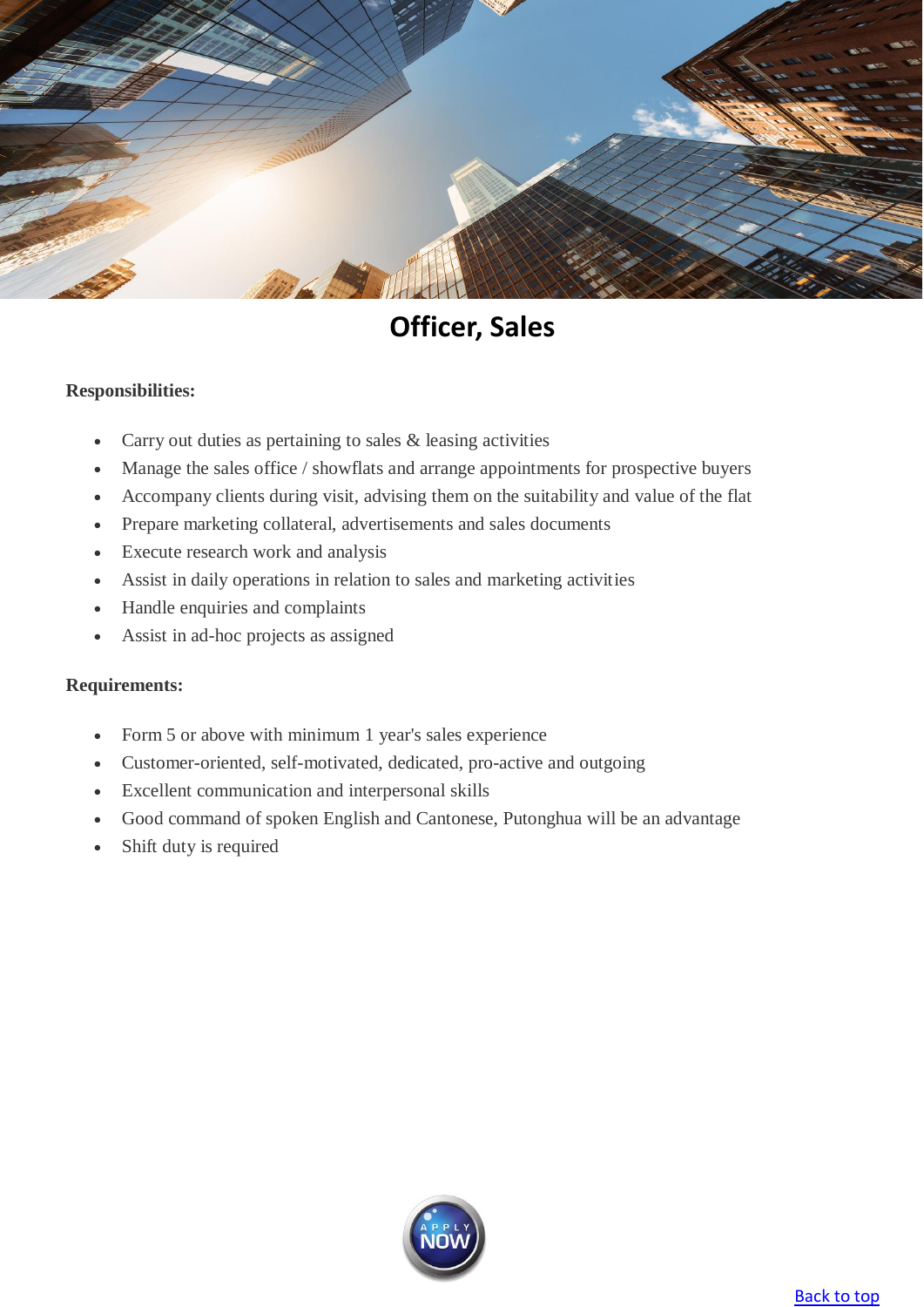

# **Officer, Project Management**

### **(New Development)**

### <span id="page-9-1"></span><span id="page-9-0"></span>**Responsibilities:**

- Assist Team Lead in planning, monitoring and controlling of various aspects and phases of the projects from inception through to completion, taking full responsibility for the delivery of the project completion with good quality and within budget
- Carry out in-house feasibility studies and preliminary planning for the projects
- Track, develop and report the ongoing progress and ensure quality and safety standards are exceeded
- Build strong relationships with all internal end-users, contractors, consultants & external vendors, continually driving to provide commercial and innovative methods of operation across a wide range of projects including new development and A&A works, licensing and lands matter, etc
- Develop and maintain a broad range of performance criteria and control mechanisms to ensure compliance with all appropriate regulations and to allow for internal and external benchmarking and performance measurement

- Degree in Architecture/Building Surveying is preferable
- Minimum 2 years of experience with good project and contract management and on-site experience to lead mixed use projects; sound knowledge in Buildings Regulations is preferable
- Good communication skills with good command of spoken and written English, Chinese and Mandarin
- Result-driven, knowledgeable, well organized and eagerness to succeed
- Familiar with software tools, such as AutoCAD, Microsoft Project, etc. would be an advantage